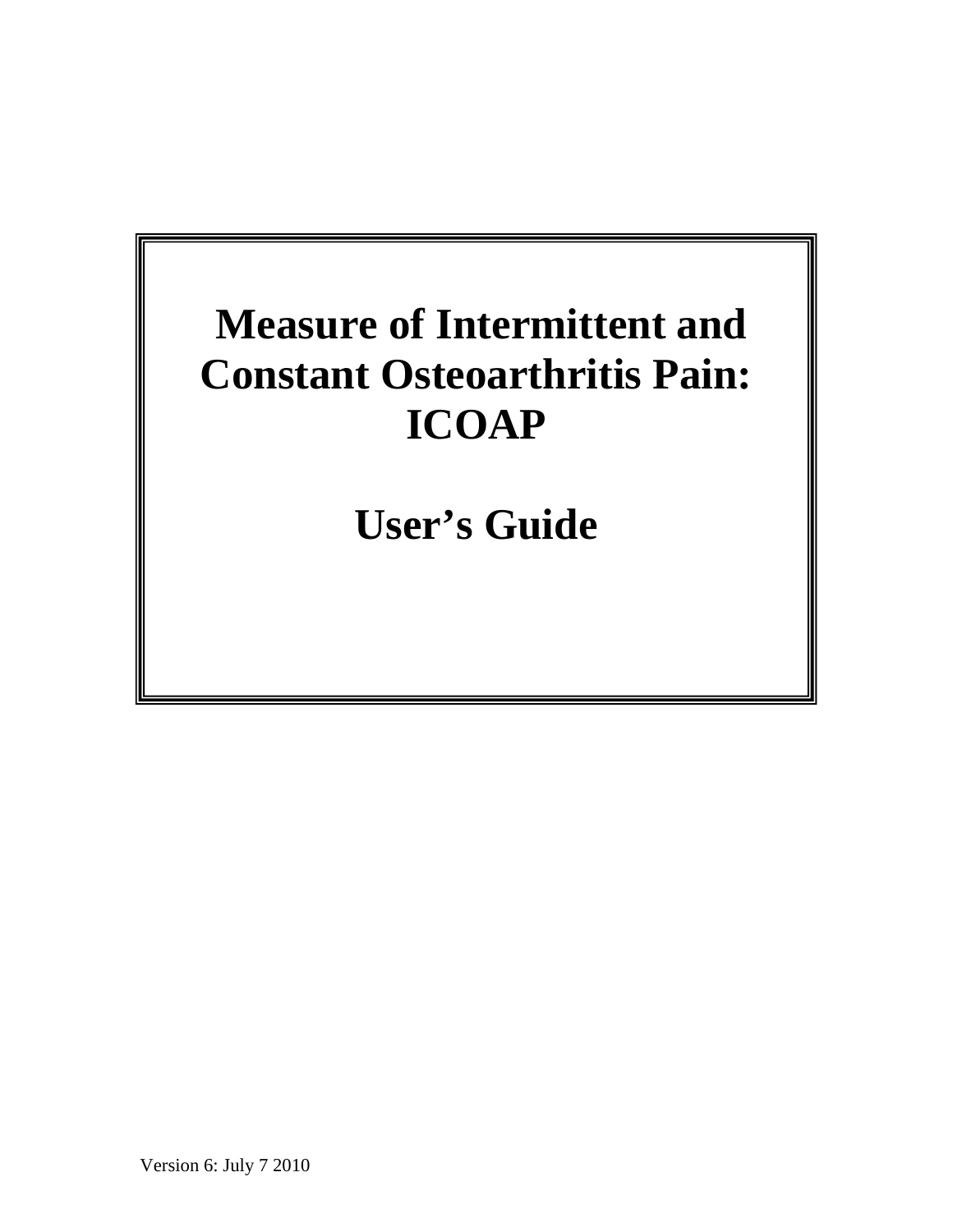# **User's Guide for the Measure of Intermittent and Constant Osteoarthritis Pain: ICOAP**

#### **Background and Measurement Properties**

This 11-item tool is designed to assess pain in individuals with hip or knee osteoarthritis taking into account both constant and intermittent pain experiences. There are two versions of this tool; one to assess pain in the knee joint and another assessing pain in the hip joint.

## **Administration Instructions**

This tool is designed to be interviewer administered, in person or by telephone, and takes less than 10 minutes to complete. The formatting of the questionnaire is user-friendly and thus the measure could also be self-completed by subjects.

Subjects should respond to the questionnaire items based on their *worst/most troublesome hip or knee in the past week* (i.e. past 7-day period). Subjects should respond to all questions for the same joint.

As this tool is intended to be responsive to change in OA pain over time, or with treatment, subjects are asked to report on their recent pain experience *taking into consideration any medications that they may be using* (i.e. subject should provide level of pain with the use of medications). For example, if a subject's pain intensity would be "severe" but they take NSAIDs every day that reduce the intensity of pain to "mild", they should respond "mild".

All questions are mandatory. If a subject does not have one type of pain, they are asked to check the response option indicating that they do not have that type of pain.

*Definition of "Constant Pain":* Constant pain is pain that is there all the time, although it may vary in intensity. Constant pain includes pain, aching or discomfort experienced consistently.

*Definition of "Pain That Comes and Goes":* Pain that comes and goes is pain that is not there all the time. This includes hip or knee pain that is brought on predictably by a specific activity or movement (such as walking or stair climbing) but is relieved by rest, as well as pain that may spontaneously occur and then resolve completely.

## **Scoring Guidelines**

There are 11 items on the questionnaire. Items are numbered according to the order they appear in the questionnaire.

Items are scored from 0 to 4 as follows:

Items 1, 2, 3, 4, 5, 6, 8, 9, 10, 11  $0 =$  not at all/I don't have  $\alpha$  constant pain/pain that comes and goes  $>$  $1 =$  mildly  $2 =$  moderately  $3 =$  severely  $4 =$  extremely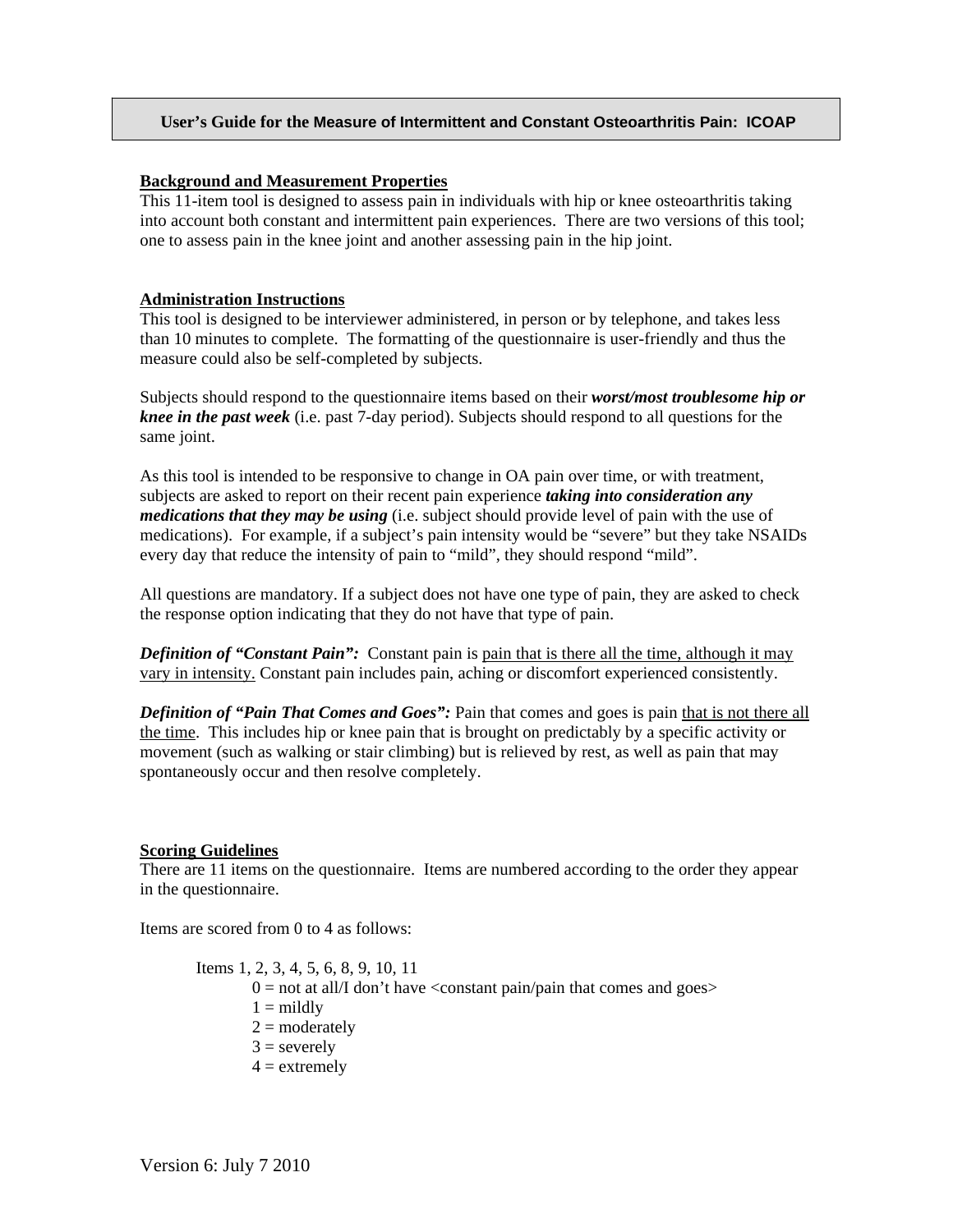#### Item 7

- $0 =$  never/I don't have  $\alpha$  constant pain/pain that comes and goes  $>$
- $1 = \text{rarely}$
- $2 =$ sometimes
- $3 = \text{often}$
- $4 =$  very often

#### *Constant pain subscale:*

To calculate the constant pain subscale, sum the scores for items 1 through 5. If subject did not report constant pain, assign a score of 0. This score can be transformed to a score out of 100 using the following formula:

(Total pain score / 20) x 100

#### *Intermittent pain subscale:*

To calculate the intermittent pain subscale, sum the scores for items 6 through 11. If subject did not report intermittent pain, assign a score of 0. This score can be transformed to a score out of 100 using the following formula:

(Total pain score / 24) x 100

#### *Total pain score:*

To calculate the total pain score, sum the constant and intermittent pain subscales. Maximum total pain score ranges from 0-44.

This score can be transformed to a score out of 100 using the following formula:

(Total pain score / 44) x 100

*Missing data:* If a mark is placed outside the box, the closest box is used. If two boxes are marked, the item is marked as missing. If there are three or more items missing, the response is considered invalid. If there are less than 3 items missing, the missing item can be replaced with the mean of the responses to other items within the same subscale.

# **Validity and Reliability**

To ensure content validity, items on this tool were derived from comments in focus group discussions of the OA pain experience. Test-retest reliability has been assessed in subjects with hip and knee osteoarthritis, aged 40 years and older.

#### **Cross-cultural Adaptation**

Cross-culture translation and validation has also been conducted. The tool has been translated into the following languages: English (North America and United Kingdom), Spanish (Spain and Mexico), Dutch, German, Norwegian, Italian, Swedish, French (France), Portuguese, Greek, Romanian and Russian.